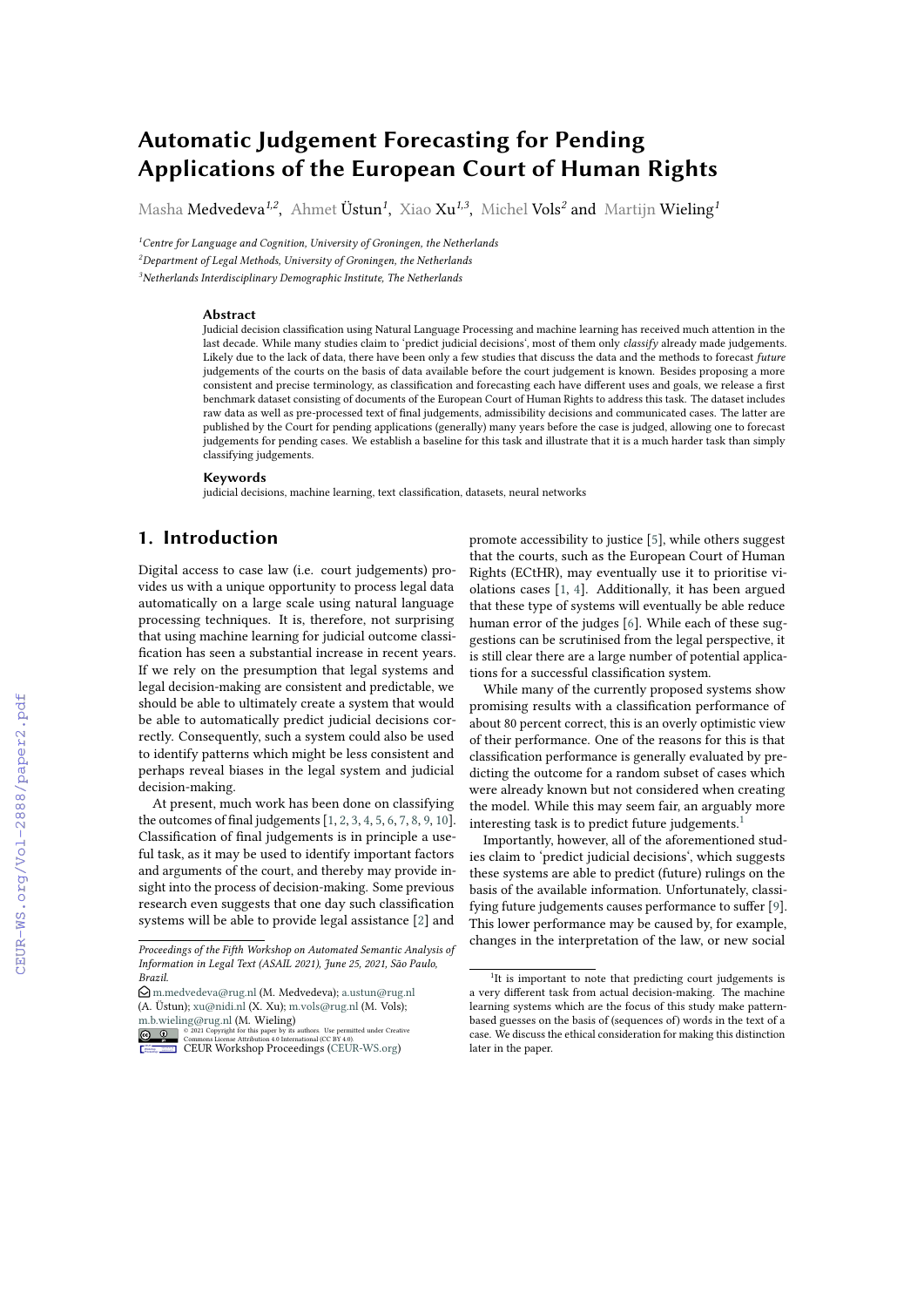phenomena and developments due to changing societies. In addition, almost all classification systems rely on data about the case which is made available when the outcome of the case is known. Having knowledge about the outcome of a case may influence how the facts of the case are described (e.g., irrelevant facts for the outcome may be removed, or facts identified after an investigation and relevant to the outcome may be highlighted), compared to a situation in which the outcome would not have been known. This would mean that systems which use information composed when the outcome was not known may be disadvantaged compared to systems which use information extracted from documents composed when the outcome was known. One goal of this paper is to evaluate whether this indeed is the case.

A further goal of this paper is to propose making a distinction between *forecasting* judgements and *classifying* judgements. For the former, available textual data describing the (facts of the) case is required which was created *before* the decision was reached, so that the input of the forecasting system is not influenced by the outcome. For the latter, available textual data about the (facts of the) case was created *after* the decision was reached. Being explicit about this distinction is important, as many current studies in the field claim to 'predict judicial decisions', which suggests that they are forecasting future judgements, while instead they are classifying previously made judgements. For example, while Medvedeva et al. [\[9\]](#page-9-0) predict the performance for future cases (by training a model on the basis of data from past cases), this is still a classification task as the input data is (a subset of) textual data which was created after the decision was reached.

Forecasting thus requires data related to a judgement that are published before the actual judgement was delivered. While the courts publish more and more case law every day [\[11\]](#page-9-1), only little access is provided to documents that are available before the judgements were made. Forecasting future judgements is therefore a task which is impossible for many online available datasets. For this reason, the large majority of machine learning systems for legal data were built to provide a classification of court judgements, as opposed to forecasting judgements.

In this study, however, we concentrate on the ECtHR, as it publishes all of its final judgements online together with many supplementary documents, including admissibility cases, press-releases, summaries of cases, et cetera. Several of these documents were created before the decision was reached, and therefore this specific dataset enables both classification as well as forecasting of the judgements.<sup>[2](#page-1-0)</sup> Besides evaluating whether forecasting is indeed a harder task than classification by evaluating

both sets of algorithms on the same cases, we aim to compare the relative performance of algorithms previously used for classifying court judgements, both for the task of classification as well as forecasting (using the the information published in the *communicated cases*; see Section [3.2\)](#page-2-0). We do not introduce any new algorithms, as the purpose of this study is to determine the difference in performance for the two types of tasks.

In the following section we will discuss earlier work involving the latest attempts at classifying and forecasting court judgements. Section [3](#page-2-1) is dedicated to describing the data we have used for our experiments and the larger dataset we release with this paper. In Section [4,](#page-4-0) we discuss various methods that can be used for forecasting decisions, their power and limitations. In Section [5,](#page-5-0) we report the results of the experiments that we have conducted for this study. In Section [6,](#page-7-0) we discuss the results and make suggestions regarding future work. Finally, in Sections [7](#page-8-0) and [8,](#page-9-2) respectively, we make a note about ethical issues when conducting this type of research, and draw conclusions.

# **2. Related work**

In this paper, we exclusively focus on the closed-class (often binary) tasks of outcome classification and outcome forecasting. These tasks are different from charge prediction, which predicts an open set of outcomes, such as the duration of a prison term [\[12,](#page-9-3) [13,](#page-9-4) [14,](#page-9-5) [15,](#page-9-6) [16,](#page-10-0) [17,](#page-10-1) [18\]](#page-10-2).

While a growing number of courts share their data online, not many courts publish all of their cases online. Furthermore, for many published cases it may be hard to determine a binary or at least a small set of pre-set outcomes, making it hard to use the data from these courts for the type of machine learning models discussed in this study. The most recent papers that use machine learning approaches for classifying judicial decisions are therefore generally focusing on a limited number of courts, mainly including the US Supreme Court [\[3,](#page-9-7) [19,](#page-10-3) [20\]](#page-10-4), the French Supreme Court [\[2,](#page-9-8) [21\]](#page-10-5), and the European Court of Human Rights [\[5,](#page-9-9) [6,](#page-9-10) [7,](#page-9-11) [9\]](#page-9-0). A few other courts around the world have also been the focus of this type of analysis, including courts of the UK [\[22\]](#page-10-6), Canada [\[8,](#page-9-12) [23\]](#page-10-7), India [\[10\]](#page-9-13), and Thailand [\[24\]](#page-10-8).

There is a tradition of using statistical techniques to analyse the case law of the US Supreme Court (SCOTUS). The advantage of working with the SCOTUS database is that due to the attention it attracts, all trial data has systematically and manually been annotated with hundreds of variables by legal experts, shortly after the case has been tried. Katz et al. [\[19\]](#page-10-3) used variables which are in principle available before SCOTUS reached its decision in an approach called extremely randomised trees to forecast the decision of the court. Their approach re-

<span id="page-1-0"></span><sup>&</sup>lt;sup>2</sup>To enable reproducibility, we provide our dataset containing pending ECtHR applications, as well admissibility decisions and final judgements of the court that can be used for a variety of tasks.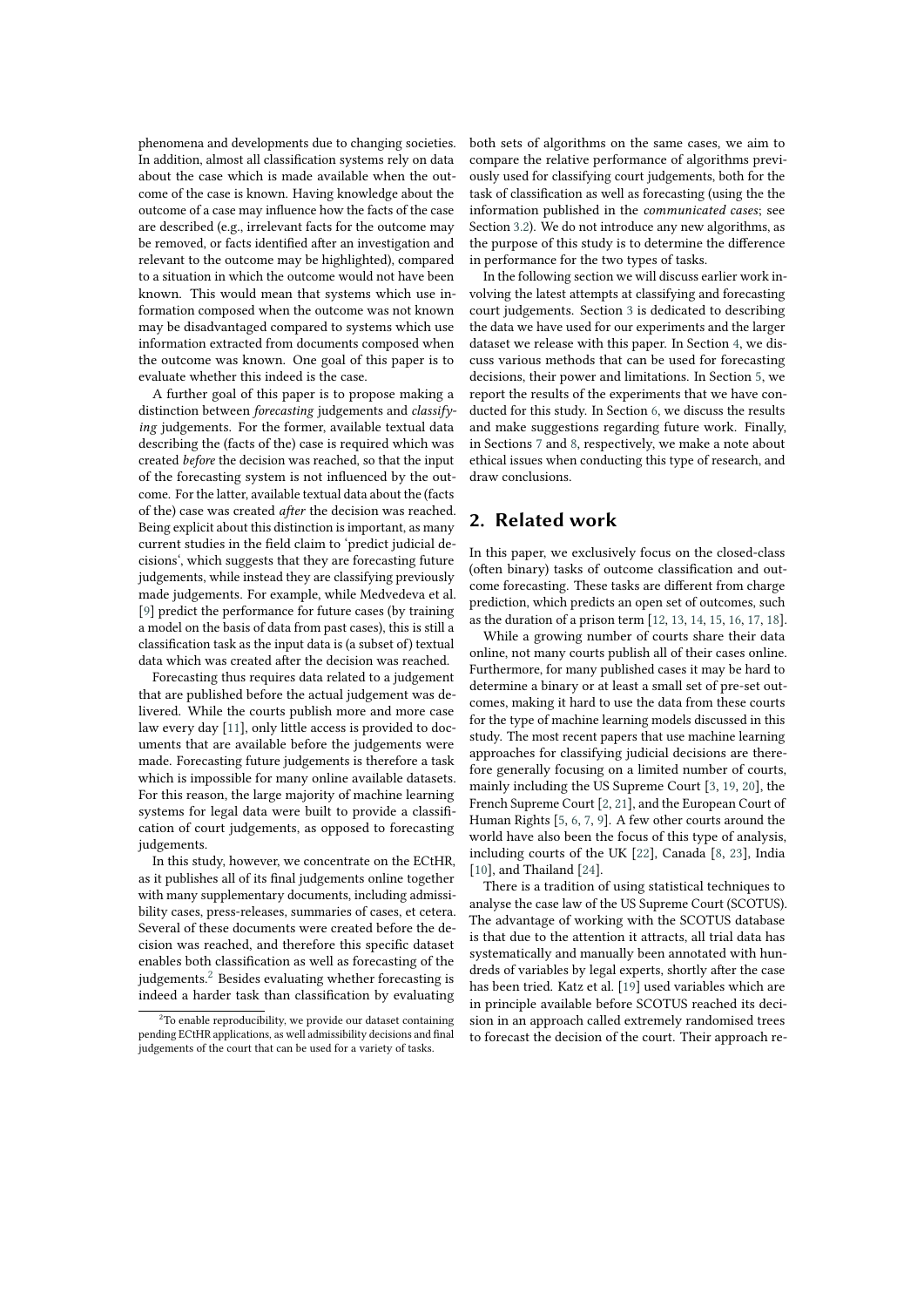sults in predicting 70% of the cases correctly, which is a somewhat lower performance than achieved by some of the state-of-the-art classification approached applied to data from other courts. However, as Katz et al. [\[19\]](#page-10-3) performed the task of forecasting court decisions, rather than classifying court decisions, their lower performance may also be indicative of the potentially higher difficulty of forecasting.

Most of the courts in Europe, unfortunately, do not have the advantage of being able to generate such scrupulously annotated datasets, and often provide no access to all case law. For the European Court of Human Right a baseline model for classifying judgements using a socalled Support Vector Machine (SVM) on the basis of n-grams (i.e. sequences of one or more words extracted from the text) has been put forward by Medvedeva et al. [\[9\]](#page-9-0). Their model classified court decisions with an average accuracy of 75% for nine articles. Their work extended and corrected some data extraction issues (i.e. arguments of the court referencing the outcome were still included in the input training data, thereby resulting in overly optimistic performance) of an earlier study by Aletras et al. [\[1\]](#page-9-14). Additional work on the topic has been conducted by Chalkidis et al. [\[5\]](#page-9-9), where they tested new methods and additional tasks, such as predicting the importance of a court case and identifying the articles that may (not) have been violated. While Chalkidis et al. [\[5\]](#page-9-9) also trained the system on cases up to 2013 and tested on 2014-2018 (following the approach of Medvedeva et al. [\[25\]](#page-10-9)), they extracted their data from the judgements, thereby making their approach a classification task instead of a forecasting task.

To our knowledge, only one study has tried to show that using documents from the early stages of the legal process may not always be as useful and *predictive* as final judgements. Specifically, Branting et al. [\[26\]](#page-10-10) conducted experiments using statements from attorney misconduct complaints submitted to the Bar Association in the USA. The researchers set up a task of predicting whether the case would be investigated or closed. Using six different machine learning systems the authors showed that the text of the complaints themselves had very low predictive accuracy (maximum weighted f1-score: 0.52), and also adding additional metadata (i.e. extra information filled in during the complaint, attorney history, sentiment score, etc) was not very beneficial (maximum weighted f1-score: 0.55). Only data from later stages in the process, specifically allegation codes assigned by the intake staff substantially improved results (maximum weighted f1-score: 0.70). Nevertheless, these scores are still substantially lower than the scores reported by many studies classifying final decisions (see above). While Branting et al. [\[26\]](#page-10-10) also deal with legal documents, they are not judicial decisions, but rather disciplinary proceedings conducted by the Bar Association, and therefore are not

directly comparable to the experiments conducted on court judgements.

There are currently only very few studies that focus on forecasting judgements, and most show a lower performance level than studies on judgement classification. Specifically Sharma et al. [\[20\]](#page-10-4) and Katz et al. [\[19\]](#page-10-3) forecast court decisions of the US Supreme Court. They reported an accuracy of around 70%. For courts in Europe, only Waltl et al. [\[27\]](#page-10-11) forecast the outcome of appeal decisions involving German tax law (reporting a relatively low performance, with an average F-score of 0.57). Furthermore, Medvedeva et al. [\[28\]](#page-10-12) forecast decisions on the basis of data from the ECtHR with their online system JURI (yielding an accuracy of around  $70\%$ ).<sup>[3](#page-2-2)</sup> The latter study is the approach we follow and extend in this paper. Specifically, we aim to investigate how the more advanced machine learning approaches of Chalkidis et al. [\[5\]](#page-9-9) and Chalkidis et al. [\[29\]](#page-10-13) perform when forecasting the ECtHR judgements.

## <span id="page-2-1"></span>**3. Data**

### **3.1. The Court**

The European Court of Human Rights was established in 1959 as an international court that deals with individual and State applications claiming violation of various rights laid out in the European Convention on Human Rights (ECHR) [\[30,](#page-10-14) [31\]](#page-10-15). Applications are always brought by an individual/institution or multiple individuals/institutions against a State or multiple States that have ratified the Convention. No applications are considered between individuals, or from a State against an individual. Only five cases of a State against a State have been judged so far in the history of the Court. In 2020 the Court processed 41,700 applications, which were added to already pending applications. A total of 37,289 applications were dismissed based on the admissibility criteria, while the rest were decided by a Chamber or a Grand Chamber (762 cases based on 1,901 applications). From those cases, 880 were found to represent a violation of human rights. The majority of the documents produced by the court during the process are published online by the Court.<sup>[4](#page-2-3)</sup>

### <span id="page-2-0"></span>**3.2. Communicated cases**

In order to describe the data that we use for our system it is important to clarify what the application process of the Court entails.

A resident of a country that ratified the ECHR can claim a potential violation within a certain time frame. The application is submitted via mail. On arrival, it is

<span id="page-2-2"></span><sup>3</sup><http://www.jurisays.com>

<span id="page-2-3"></span><sup>4</sup><https://hudoc.echr.coe.int>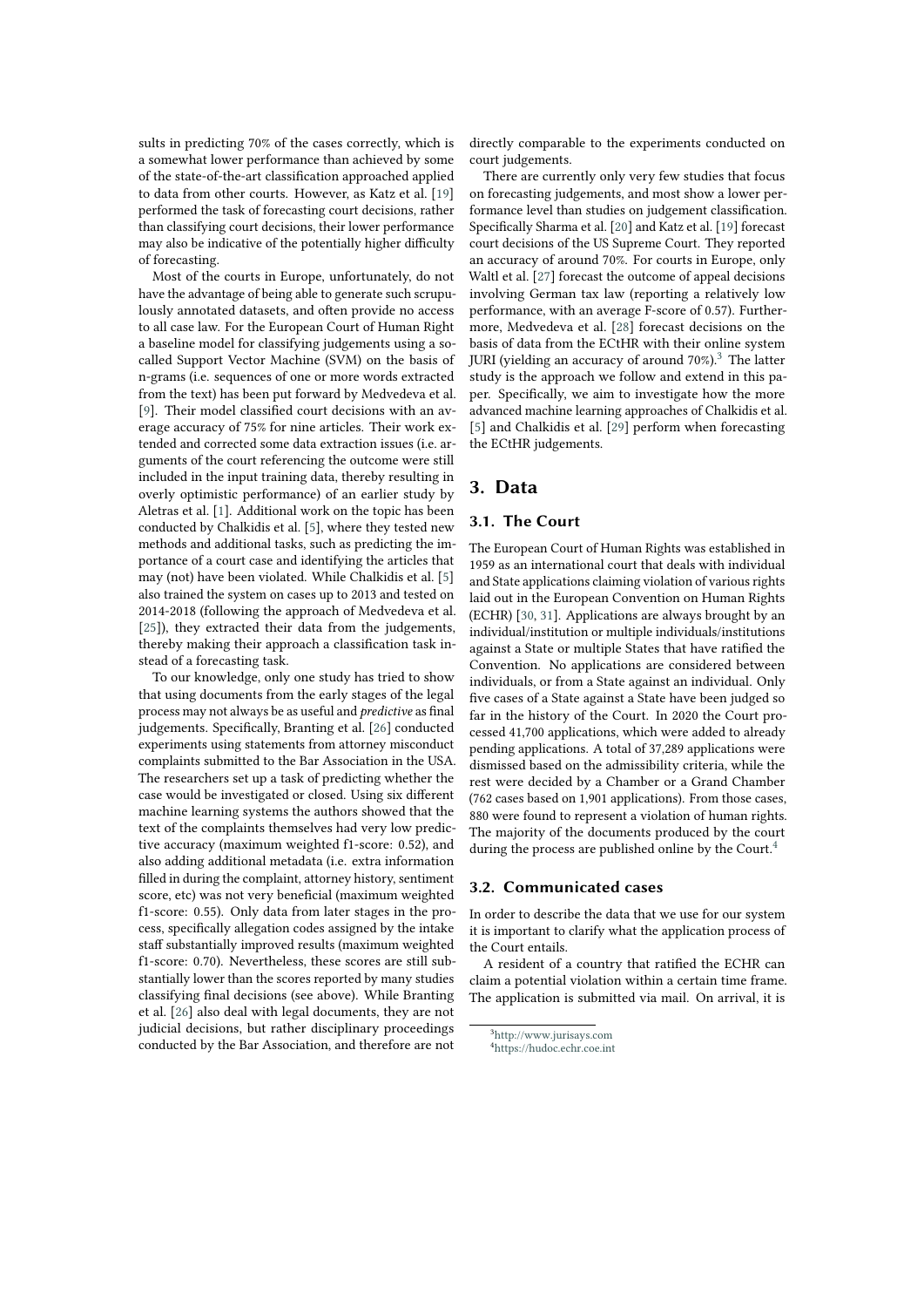registered by the Court and sent to the legal division that deals with the cases of a particular State, as they are familiar with the legislation of the country. Subsequently, the case is allocated to one of the Court's judicial formations.

Most of the cases are found inadmissible without meriting an investigation, due to not meeting the formal admissibility criteria. For example, often the application is dismissed because the applicant did not file the complaint within the required time frame. A decision regarding these cases is normally rendered by a single judge. If the application was not dismissed directly, the decision on admissibility is taken by a Committee of three judges (in case the Court has dealt with a number of similar cases before) or the Chamber of seven judges. In some cases admissibility decisions may even be made by the Grand Chamber (consisting of seventeen judges). Those usually concern the interpretation of the Convention itself, or if there is a risk of inconsistency compared to the previous judgements of the Court.

When an application is judged to be admissible based on formal parameters, the Chamber will examine its merits. Before doing so, the Court will *communicate* the application to the government that is the potential violator of the rights of the applicant (Rule 60 of the Court – Claims for just satisfaction). This is not done for all applications, but only for a part (approx. 15-20%). Such *communicated cases* contain the summary of the facts of the case, as well as questions to the government pertaining to the applicant's complaint. This document allows the government concerned to submit its observations on the matter of dispute. These documents are often communicated years before the case is judged, which provides a unique opportunity to use them for predicting the judgements of future cases. Moreover, the questions posted to the state often reflect on the Court's legal characterisation of the complaint. See, for instance, a question from a case of Arki against Hungary (application no. 10755/14, communicated on June 6, 2014):

> 1. Have the applicants been subjected to inhuman or degrading treatment on account of their cramped prison conditions, in breach of Article 3 of the Convention?

As a consequence, these documents can potentially be used to identify the facts or even (parts of) arguments related to certain judgements before those judgements are made.

Cases concerning repetitive issues do not merit a communicated case, and not every communicated case corresponds directly to a specific judgement. Multiple applications concerning the same events can be merged into a single case during the communication stage, but may be separated during final decision-making. Similarly, multiple applications can be communicated separately, but eventually judged together. Each year thousands of applications are communicated (i.e. 6,442 in 2019 and 7,681 in 2020). Only communicated cases from the year 2000 and later are available online. The Court decides on the order in which the cases are dealt with, based on the importance and urgency of the issues raised (Rule 41 of the Court - Order of Dealing with Cases) $5$ . Therefore, the cases being judged may be mixed up and do not always respect the chronological order of when they were submitted.

For the machine learning systems created in our study, we will only use communicated documents that have judgements or have been found inadmissible based on merit for training and testing.

### **3.3. Data collection**

We collected the data for this study in the following way. We scraped the ECtHR's 'HUDOC' website<sup>[6](#page-3-1)</sup> and downloaded all communicated cases. We did the same for the judgements and admissibility decision documents, such as the admissibility cases from the Chamber and the Committee. We filtered the cases on the website to only download English versions of the documents. As the filter did not always work adequately, we also filtered us-ing Google's language detection (langdetect) library.<sup>[7](#page-3-2)</sup> In addition, we extracted all available metadata, such as the application number, state, importance level, et cetera. We used the application number of each communicated case to link the associated documents to corresponding admissibility decisions and judgements. We then extracted the conclusion of the court proceedings ('violation' or 'no violation'), as well as the facts of the cases from the judgement text. We use these facts in a classification model, so we can compare its performance to the performance of a forecasting model using data from the communicated cases.

While the facts in communicated cases are the summary of the events as described by the applicant, the facts that end up in the final judgement are compiled after the investigation and therefore also include the side of State. We only use the facts of the case from the final judgements since these are most comparable to the communicated cases. Specifically, these have also been argued to potentially be available before the outcome was reached [\[9\]](#page-9-0) and do not contain references to the outcome [\[9,](#page-9-0) [5\]](#page-9-9). This also mirrors the set up in Chalkidis et al. [\[5\]](#page-9-9) that we follow.

To enable a fair comparison, the cases (but not the extracted information about these cases) used for training and testing are identical for both models. We assume that cases that were found to be *inadmissible based on*

<span id="page-3-1"></span><span id="page-3-0"></span> $5$ https://www.echr.coe.int/Documents/Rules\_Court\_ENG.pdf  $<sup>6</sup>$ https://hudoc.echr.coe.int/</sup>

<span id="page-3-2"></span> $7$ https://pypi.org/project/langdetect/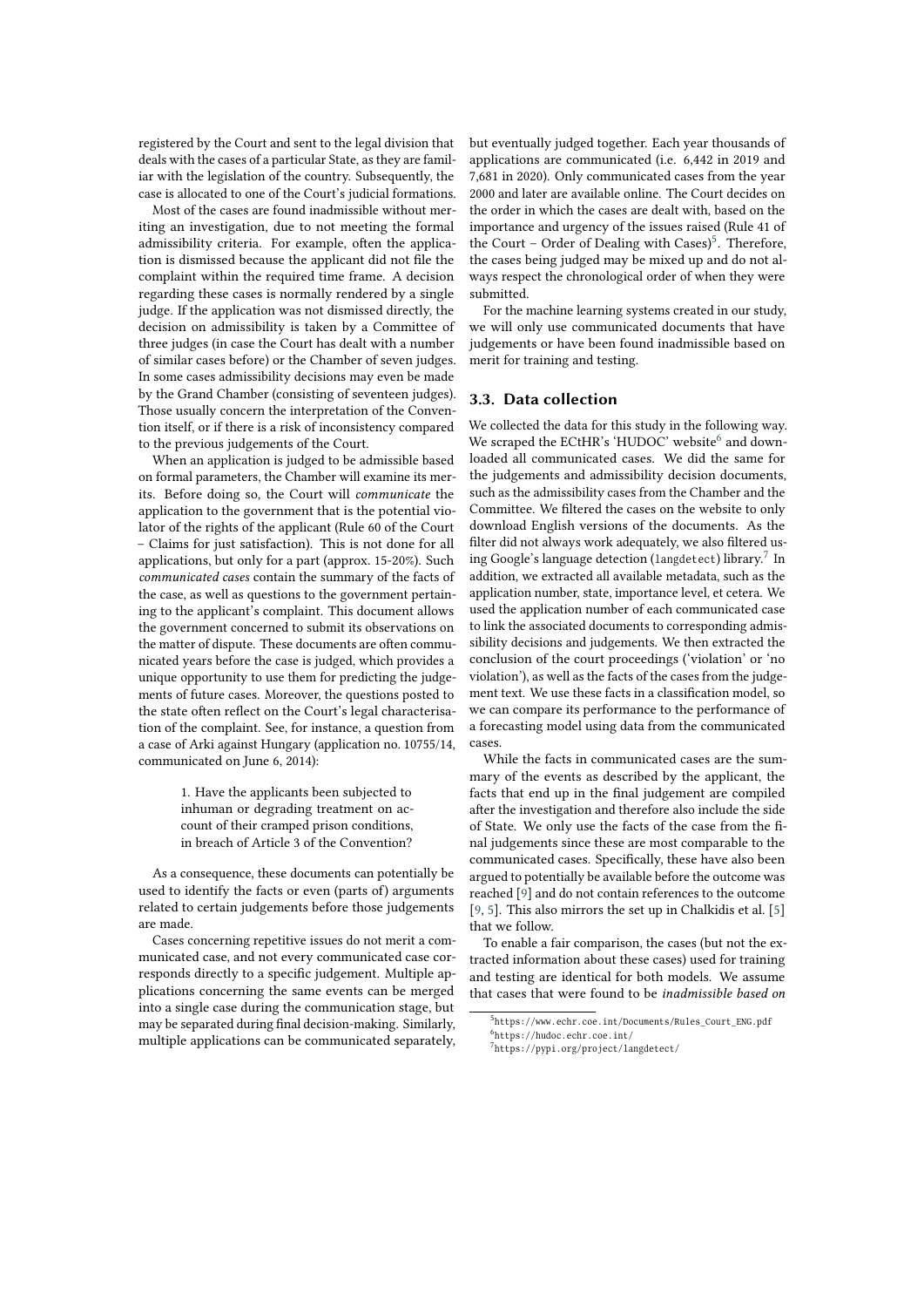*merit* are similar to cases that were judged as having no violation. From a legal point of view, these cases can be characterised as simply more clear 'non-violation' cases. The court has made judgements on similar applications many times before, and hence these do not merit a full judgement. For cases that went though to the final judgement stage, we assign the 'violation' label for all cases that were judged to show a violation of at least one article of the ECHR.

As we mentioned before, individual communicated cases do not always directly correspond to unique cases which received a judgement or admissibility decision, as communicated cases can be split or merged during the process. For the split cases, the assigned label of the associated communicated case depended on whether any of the split cases resulted in a violation of at least one article ('violation' label), or not ('non-violation' label, i.e. none of the split cases exhibits a violation of any article). To ensure the set of cases considered for the classification task and the forecasting task is identical, we randomly selected a single judged case (from the associated split cases) where the assigned label matched that of the assigned label to the communicated case. For judgements associated with multiple merged communicated cases, we randomly chose one of the communicated cases and removed the rest. Finally, duplicate cases and judged cases which did not have (correctly formatted) facts were excluded from the dataset used for both tasks. In this way, the set of cases considered for the classification task and the forecasting task is identical.

Subsequently, we split the data into training and test sets (on average a 77%-23% split). We trained each system three times, with different setups (with a decreasing amount of training data) to assess the robustness of the results. Setup 1 concerns model training with cases that received judgement in years 2000-2019, whereas model testing was conducted with cases that received judgement in the year 2020. Setup 2 uses 2000-2018 data for training and 2019 data for testing. Setup 3 uses 2000- 2017 data for training and 2018 data for testing. Each setup is used once for forecasting judgements using data from the communicated cases, and once for classifying judgements using data from the facts extracted from the final judgement. As in each setup the number of violation cases exceeded the number of non-violation cases, we balanced the training set in each setup by removing older violation cases until the same number of documents was present for each label. Table [1](#page-4-1) shows the number of documents available for training and testing for each setup.

The data used for the two different tasks differs somewhat. For the communicated cases, we used all data available (i.e. the facts and the questions as they were presented in the text), whereas for the judgements, we only used data from the facts section. In general, the

average number of words associated with the extracted facts from each judgement are not much higher (i.e. 2000 words) than the number of words of the associated communicated case (i.e. 1800 words).

#### <span id="page-4-1"></span>**Table 1**

Distribution of training and testing data for different setups.

|                     | setup 1:<br>2020 | setup 2:<br>2019 | setup 3:<br>2018 |
|---------------------|------------------|------------------|------------------|
| train (balanced)    | 2264             | 1806             | 1386             |
| test (no violation) | 167              | 229              | 210              |
| test (violation)    | 342              | 311              | 309              |

### **3.4. Dataset**

In addition to the data used in this study, we have extracted data for a large set of additional cases, which were not taken into account in our analysis. This dataset is released together with this paper. $8$  Specifically, this dataset contains all of the communicated cases, admissibility cases and final judgements of the Court published between 1960 and 2020. We provide raw text, the metadata (e.g., date, court-assigned importance, parties, and section) as well as the preprocessed text of communicated cases (split into facts and questions), admissibility decisions (extracted facts) and final judgements (split into sections: Procedure, Facts, Relevant domestic law, Law - including arguments of the court, Outcome, and Dissenting opinions) in order to facilitate further research in ECtHR judgement forecasting and classification. In addition, the case numbers are linked throughout each stage of the court proceedings (where applicable). This dataset may be suitably used for a number of classification tasks in legal analysis, including judgement classification based on facts (using Facts and possibly Procedure sections) and/or arguments (using the Law sections).

## <span id="page-4-0"></span>**4. Methodology**

As we mentioned before, the approach most relevant work for our study is that of Chalkidis et al. [\[5\]](#page-9-9). Specifically, in one of their tasks they focused on classifying the court judgements depending on whether at least one arti-cle of the ECHR was violated or not.<sup>[9](#page-4-3)</sup> In addition, they experimented with using anonymized vs. non-anonymized

<span id="page-4-2"></span><sup>8</sup>[https://drive.google.com/drive/folders/1ltIpHlcqcRlT\\_](https://drive.google.com/drive/folders/1ltIpHlcqcRlT_JDebHsyLgvgoa4Vbxo8?usp=sharing) [JDebHsyLgvgoa4Vbxo8?usp=sharing](https://drive.google.com/drive/folders/1ltIpHlcqcRlT_JDebHsyLgvgoa4Vbxo8?usp=sharing)

<span id="page-4-3"></span> $9$ The purpose of their Chalkidis et al. [\[5\]](#page-9-9) second task was to identify all of the violated articles for a single court document (i.e. multilabel classification). However, as the involved articles are known as soon as the application is submitted, it is not clear what the practical use is of predicting the list of articles potentially violated. A realistic scenario for the ECtHR would only involve deciding whether or not a *given* article was violated.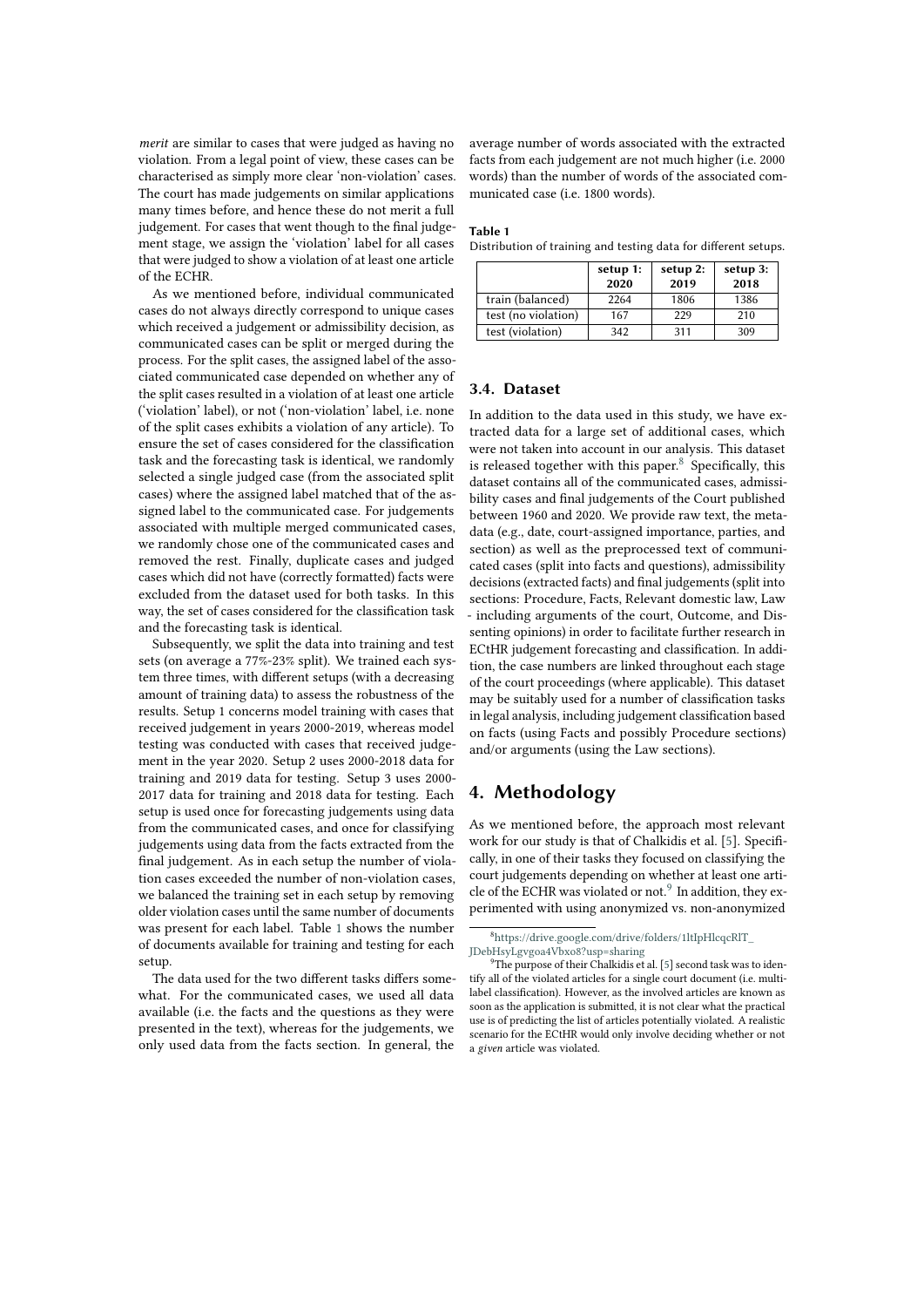data. While we perform the same task as Chalkidis et al. [\[5\]](#page-9-9), enabling us to benefit from more data than when we would predict (non-)violation per article separately, we only use non-anonymized data. For the anonymized setup, Chalkidis et al. [\[5\]](#page-9-9) have removed *named entities* (such as names or locations) from the text to make sure the model was not biased towards demographic information. While removing this potential bias is understandable when building a decision-making system, forecasting or classifying judgements is different. Specifically, given that locations may offer relevant information about the case (i.e. some countries are notorious violators of specific rights), models used for forecasting or classification benefit from keeping this information (also known to judges) in.

In our study, we implement three systems used by Chalkidis et al. [\[5\]](#page-9-9) and compare their performance on the classification and forecasting task. Specifically, we include the SVM model, the Hierarchical-BERT (H-BERT) model and the LEGAL-BERT model (see below for more details). All models were re-created on the basis of the description provided by Chalkidis et al. [\[5\]](#page-9-9) and Chalkidis et al. [\[29\]](#page-10-13). As not all settings and (hyper)parameters were specified in their paper, our reproduction of their models may be slightly different. However, we believe these differences to be minor. Our goal is to see how some of the state-of-the-art models which have been shown to perform very well when applied to final judgements of the ECtHR perform when they are only being provided with data from the applicants to the ECtHR (i.e. victims of a alleged human right violation).

Our SVM classifier is a Linear SVC model including 1-5 n-grams. For a detailed explanation about text classification using machine learning (including Linear SVC), see Medvedeva et al. [\[9\]](#page-9-0).

BERT or Bidirectional Encoder Representations from Transformers [\[32\]](#page-10-16) is a popular pre-trained transformerbased [\[33\]](#page-10-17) machine-learning technique resulting in a so-called language model. The method also allows finetuning the language model for a specific task, i.e. adapting the pre-trained model to the target task, in our case classifying and forecasting ECtHR judgements.

To use BERT on long case documents without having a maximum text length restriction, H-BERT [\[5\]](#page-9-9) processes each fact separately and combines them by using a self-attention layer to generate an embedding for a case. This resulting embedding is then used for classification and forecasting.[10](#page-5-1) Instead of the standard BERT model (which [\[5\]](#page-9-9) reported to have sub-par performance), we used LEGAL-BERT [\[29\]](#page-10-13) in our experiments. LEGAL-BERT is a BERT model which was pre-trained on legal

texts from different sources.

BERT and many of its variations, including H-BERT, have shown to result in substantial improvements compared to the state-of-the-art in a large variety of text classification tasks. Specifically, Chalkidis et al. [\[5\]](#page-9-9) have shown that using H-BERT resulted in a very high performance (macro F-score of 0.82) for the binary task (violation of at least 1 article of ECHR vs. no violation), and an even higher macro F-score of 0.83 for LEGAL-BERT on the same dataset [\[29\]](#page-10-13).

In the following, we report the results per class for each model. Our main evaluation metric is the macro F-score. This measure can be described as a mean of the average precision and recall across all classes (i.e. 'violation' and 'no violation'). *Precision* is the percentage of cases given a certain label (i.e., 'violation' or 'no violation') that was correct. *Recall* is the percentage of cases having a certain (correct) label, that were identified as such. $1$ 

# <span id="page-5-0"></span>**5. Results**

We started our experiments with setup 1, by testing on all data from 2020. To our surprise, results for classifying the final judgements were very low compared to Chalkidis et al. [\[5\]](#page-9-9) (see tables [2](#page-5-3) and [3](#page-6-0) for the performance per class). In contrast to our expectations, forecasting final judgements on the basis of communicated cases instead of on the basis of the facts of the final judgements yielded better results when using H-BERT. Compared to Chalkidis et al. [\[5\]](#page-9-9), however, since not all cases are communicated by the court, our training set was much smaller (2264 cases vs. 7100 cases, respectively).

#### <span id="page-5-3"></span>**Table 2**

Performance (precision, recall, f1-score and accuracy) for Linear SVC, H-BERT, and LEGAL-BERT models per class for final judgement classification, trained on cases between 2000 and 2019 and tested on cases decided in 2020

| 2020 - Final judgements |            |              |      |                |     |  |
|-------------------------|------------|--------------|------|----------------|-----|--|
|                         |            | P            | R    | F <sub>1</sub> | #   |  |
| <b>SVM</b>              | no viol.   | 0.93<br>0.46 |      | 0.62           | 167 |  |
|                         | violation  | 0.93         | 0.46 | 0.62           | 342 |  |
|                         | macro avg. | 0.70         | 0.70 | 0.62           | 509 |  |
|                         | accuracy   |              |      | 0.62           | 509 |  |
| H-BERT                  | no viol.   | 0.42         | 0.92 | 0.58           | 167 |  |
|                         | violation  | 0.91         | 0.38 | 0.53           | 342 |  |
|                         | macro avg. | 0.66         | 0.65 | 0.56           | 509 |  |
|                         | accuracy   |              |      | 0.56           | 509 |  |
| LEGAL-                  | no viol.   | 0.42         | 0.90 | 0.58           | 167 |  |
| <b>BERT</b>             | violation  | 0.89         | 0.40 | 0.55           | 342 |  |
|                         | macro avg. | 0.66         | 0.65 | 0.57           | 509 |  |
|                         | accuracy   |              |      | 0.57           | 509 |  |

<span id="page-5-2"></span><sup>11</sup>Exact definition of the F-score can be found here: [https://scikit-learn.org/stable/modules/generated/sklearn.metrics.](https://scikit-learn.org/stable/modules/generated/sklearn.metrics.f1_score.html) [f1\\_score.html](https://scikit-learn.org/stable/modules/generated/sklearn.metrics.f1_score.html)

<span id="page-5-1"></span><sup>10</sup>While BERT can process each case by including up to 512 tokens (i.e. meaningful word parts), our H-BERT implementation can use up to 1024 tokens (i.e. 128 tokens for each of the the first eight facts).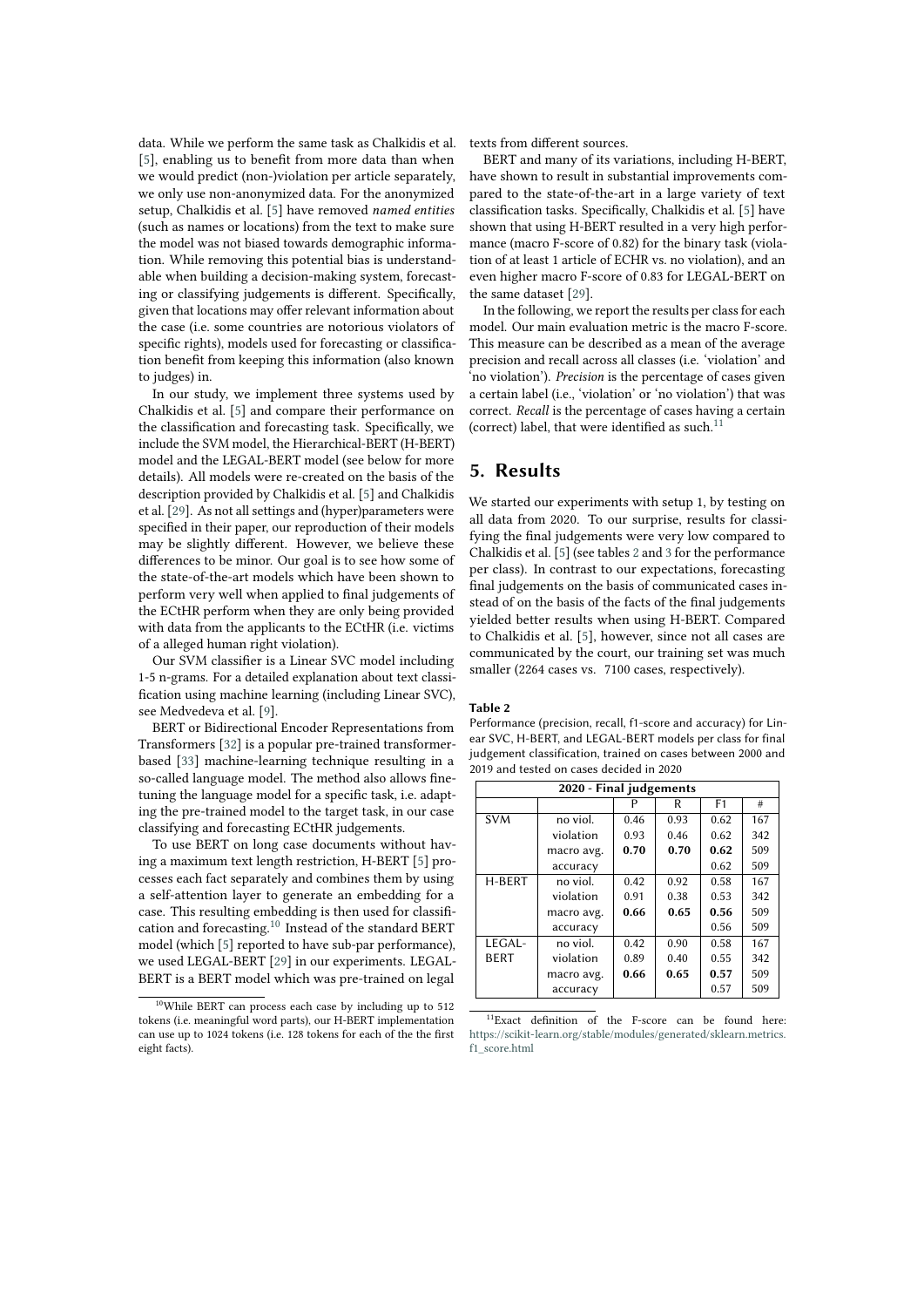### <span id="page-6-0"></span>**Table 3**

Performance (precision, recall, f1-score and accuracy) for Linear SVC, H-BERT, and LEGAL-BERT models per class for forecasting judgements, trained on communicated cases between 2000 and 2019 and tested on communicated cases that received a judgement in 2020.

| 2020 - Communicated cases |            |                      |      |                |     |  |  |
|---------------------------|------------|----------------------|------|----------------|-----|--|--|
|                           |            | P                    | R    | F <sub>1</sub> | #   |  |  |
| <b>SVM</b>                | no viol.   | 0.47                 | 0.51 | 0.49           | 167 |  |  |
|                           | violation  | 0.75<br>0.72<br>0.73 |      | 342            |     |  |  |
|                           | macro avg. | 0.61                 | 0.61 | 0.61           | 509 |  |  |
|                           | accuracy   |                      |      | 0.65           | 509 |  |  |
| H-BERT                    | no viol.   | 0.45                 | 0.61 | 0.52           | 167 |  |  |
|                           | violation  | 0.77                 | 0.63 | 0.69           | 342 |  |  |
|                           | macro avg. | 0.61                 | 0.62 | 0.60           | 509 |  |  |
|                           | accuracy   |                      |      | 0.62           | 509 |  |  |
| LEGAL-                    | no viol.   | 0.42                 | 0.54 | 0.47           | 167 |  |  |
| <b>BERT</b>               | violation  | 0.74                 | 0.63 | 0.68           | 342 |  |  |
|                           | macro avg. | 0.58                 | 0.58 | 0.57           | 509 |  |  |
|                           | accuracy   |                      |      | 0.60           | 509 |  |  |

However, when trying setup 2, where we trained using less data (i.e. until 2018) and tested on all data of 2019, results were as expected. Specifically, macro F-scores ranged between 0.79 and 0.92 for the classification task (see Table [4\)](#page-6-1), and performance was much lower for the forecasting task with macro F-scores ranging from 0.60 to 0.65 (see Table [5\)](#page-6-2).

#### <span id="page-6-1"></span>**Table 4**

Performance (precision, recall, f1-score and accuracy) for Linear SVC, H-BERT, and LEGAL-BERT models per class for final judgement classification, trained on cases between 2000 and 2018 and tested on cases decided in 2019.

| 2019 - Final judgements |            |              |      |      |     |  |  |
|-------------------------|------------|--------------|------|------|-----|--|--|
|                         |            | P            | R    | F1   | #   |  |  |
| <b>SVM</b>              | no viol.   | 0.69         | 0.95 | 0.80 | 229 |  |  |
|                         | violation  | 0.95<br>0.68 |      | 0.79 | 311 |  |  |
|                         | macro avg. | 0.82         | 0.81 | 0.79 | 540 |  |  |
|                         | accuracy   |              |      | 0.79 | 540 |  |  |
| H-BERT                  | no viol.   | 0.90         | 0.92 | 0.91 | 229 |  |  |
|                         | violation  | 0.94         | 0.93 | 0.93 | 311 |  |  |
|                         | macro avg. | 0.92         | 0.92 | 0.92 | 540 |  |  |
|                         | accuracy   |              |      | 0.92 | 540 |  |  |
| LEGAL-                  | no viol.   | 0.87         | 0.90 | 0.88 | 229 |  |  |
| <b>BERT</b>             | violation  | 0.92         | 0.90 | 0.91 | 311 |  |  |
|                         | macro avg. | 0.90         | 0.91 | 0.90 | 540 |  |  |
|                         | accuracy   |              |      | 0.90 | 540 |  |  |

To determine which of the two setups resulted in representative results, we conducted a final experiment (setup 3), by training with even less data (i.e. until 2017) and testing on all data of 2018. The results showed a similar pattern (with slightly better performance, despite the reduced amount of training data) as the results of setup 2 (2019). See Tables [6](#page-6-3) and [7](#page-7-1) for an overview of these results.

### <span id="page-6-2"></span>**Table 5**

Performance (precision, recall, f1-score and accuracy) for Linear SVC, H-BERT, and LEGAL-BERT models per class for forecasting judgements, trained on communicated cases between 2000 and 2018 and tested on communicated cases that received a judgement in 2019.

| 2019 - Communicated cases |            |      |      |                |     |  |
|---------------------------|------------|------|------|----------------|-----|--|
|                           |            | P    | R    | F <sub>1</sub> | #   |  |
| <b>SVM</b>                | no viol.   | 0.62 | 0.53 | 0.57           | 229 |  |
|                           | violation  | 0.69 | 0.77 | 0.73           | 311 |  |
|                           | macro avg. | 0.66 | 0.65 | 0.65           | 540 |  |
|                           | accuracy   |      |      | 0.67           | 540 |  |
| H-BERT                    | no viol.   | 0.57 | 0.67 | 0.61           | 229 |  |
|                           | violation  | 0.72 | 0.63 | 0.67           | 311 |  |
|                           | macro avg. | 0.64 | 0.65 | 0.64           | 540 |  |
|                           | accuracy   |      |      | 0.65           | 540 |  |
| LEGAL-                    | no viol.   | 0.55 | 0.50 | 0.52           | 229 |  |
| <b>BERT</b>               | violation  | 0.66 | 0.70 | 0.68           | 311 |  |
|                           | macro avg. | 0.60 | 0.60 | 0.60           | 540 |  |
|                           | accuracy   |      |      | 0.61           | 540 |  |

#### <span id="page-6-3"></span>**Table 6**

Performance (precision, recall, f1-score and accuracy) for Linear SVC, H-BERT, and LEGAL-BERT models per class for final judgement classification, trained on cases between 2000 and 2017 and tested on cases decided in 2018.

| 2018 - Final judgements |            |      |      |                |     |  |
|-------------------------|------------|------|------|----------------|-----|--|
|                         |            |      | R    | F <sub>1</sub> | #   |  |
| <b>SVM</b>              | no viol.   | 0.67 | 0.91 | 0.77           | 210 |  |
|                         | violation  | 0.92 | 0.70 | 0.79           | 309 |  |
|                         | macro avg. | 0.79 | 0.80 | 0.78           | 519 |  |
|                         | accuracy   |      |      | 0.78           | 519 |  |
| H-BERT                  | no viol.   | 0.86 | 0.72 | 0.78           | 210 |  |
|                         | violation  | 0.83 | 0.92 | 0.87           | 309 |  |
|                         | macro avg. | 0.84 | 0.82 | 0.83           | 519 |  |
|                         | accuracy   |      |      | 0.84           | 519 |  |
| LEGAL-                  | no viol.   | 0.88 | 0.78 | 0.83           | 210 |  |
| <b>BERT</b>             | violation  | 0.86 | 0.93 | 0.89           | 309 |  |
|                         | macro avg. | 0.87 | 0.85 | 0.86           | 519 |  |
|                         | accuracy   |      |      | 0.87           | 519 |  |

When running the same experiments using successively smaller datasets (i.e. testing on data from 2017, and 2016), the same pattern is visible as for setups 2 and 3. That is, performance when classifying final judgements is much higher than when forecasting final judgements. Table [8](#page-8-1) shows the macro F-scores for both tasks for all years (of the test set) ranging from 2016 to 2020 and all three algorithms. Besides showing that classification performance is generally (except for 2020) higher than forecasting performance, these results also show that while H-BERT and LEGEL-BERT generally outperforms SVM in classification (except for 2020), they do not improve over SVM in forecasting.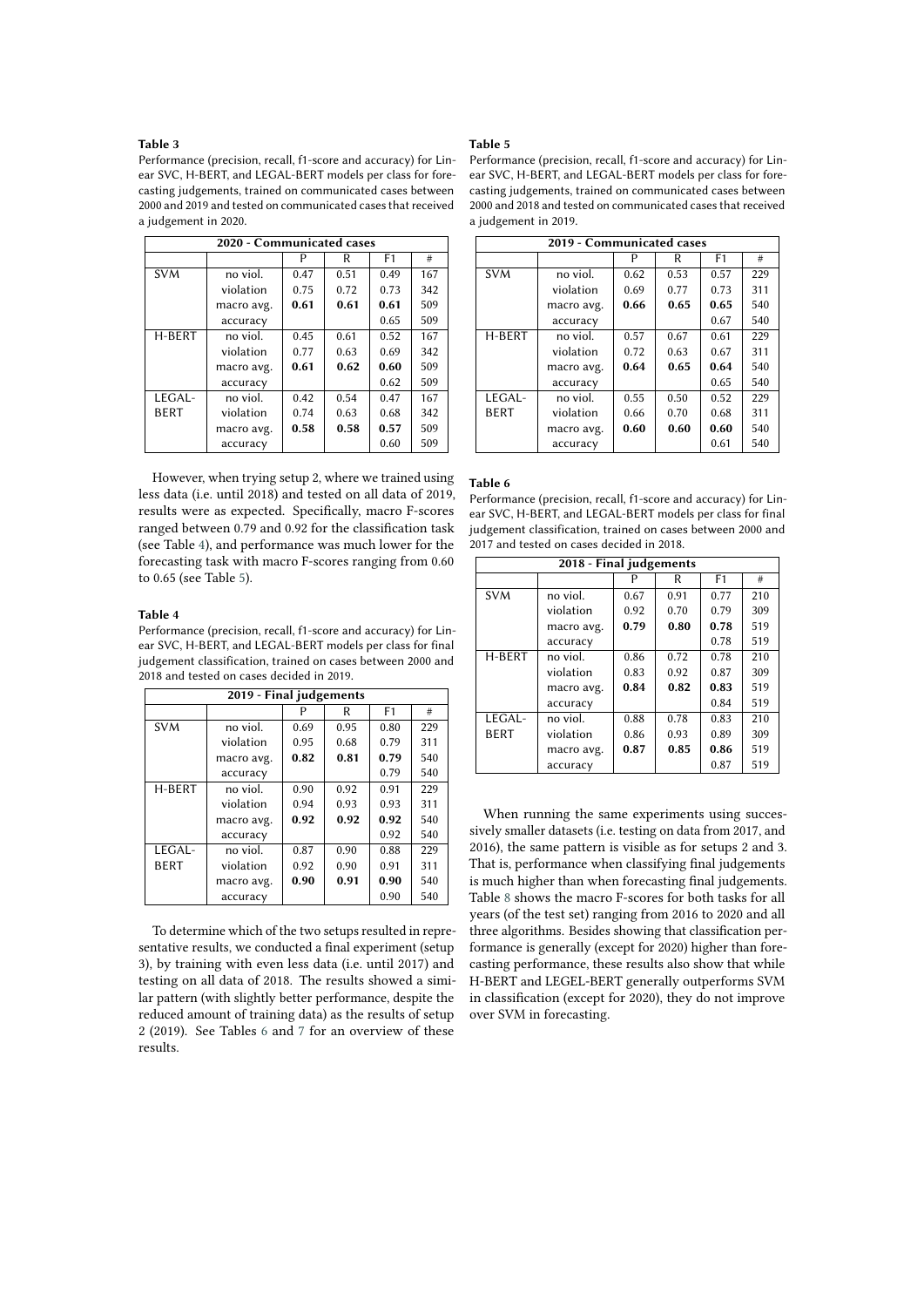### <span id="page-7-1"></span>**Table 7**

Performance (precision, recall, f1-score and accuracy) for Linear SVC, H-BERT, and LEGAL-BERT models per class for forecasting judgements, trained on communicated cases between 2000 and 2017 and tested on communicated cases that received a judgement in 2018.

| 2018 - Communicated cases |            |                      |      |                |     |  |  |
|---------------------------|------------|----------------------|------|----------------|-----|--|--|
|                           |            | P                    | R    | F <sub>1</sub> | #   |  |  |
| <b>SVM</b>                | no viol.   | 0.62                 | 0.55 | 0.58           | 210 |  |  |
|                           | violation  | 0.72<br>0.77<br>0.74 |      |                | 309 |  |  |
|                           | macro avg. | 0.67                 | 0.66 | 0.66           | 519 |  |  |
|                           | accuracy   |                      |      | 0.68           | 519 |  |  |
| H-BERT                    | no viol.   | 0.60                 | 0.63 | 0.61           | 210 |  |  |
|                           | violation  | 0.73                 | 0.71 | 0.72           | 309 |  |  |
|                           | macro avg. | 0.67                 | 0.67 | 0.67           | 519 |  |  |
|                           | accuracy   |                      |      | 0.68           | 519 |  |  |
| LEGAL-                    | no viol.   | 0.59                 | 0.52 | 0.55           | 210 |  |  |
| <b>BERT</b>               | violation  | 0.69                 | 0.75 | 0.72           | 309 |  |  |
|                           | macro avg. | 0.64                 | 0.63 | 0.64           | 519 |  |  |
|                           | accuracy   |                      |      | 0.66           | 519 |  |  |

# <span id="page-7-0"></span>**6. Discussion**

Our results clearly show that our intuition regarding the increased difficulty of the task of forecasting judgements as opposed to classifying judgements is confirmed. However, the tasks are conceptually very different, and therefore comparing them in terms of accuracy may not be entirely fair. Nevertheless, both fall under 'predicting court decisions' in the existing literature. Our results illustrate that predicting court decisions which have not been made yet is a much harder task than current academic research may suggest.

One potential explanation for the higher performance of the classification approach compared to the forecasting approach may be the higher amount of data (i.e. an average of 2000 words for the facts part of the judgement versus 1800 words for the communicated case). Since LEGAL-BERT and H-BERT have a limited input length of up to 512 or 1024 tokens (respectively), this difference will not play a role for these models. However, this is different for the SVM which does not have such a limit. Consequently, we evaluated an SVM on the 'shortened' facts of the final judgements. Specifically, we removed the facts from the middle of the text (under the presumption that the most important information is present at the beginning and at the end) until the text was approximately the same length as the text of the the corresponding communicated case. This change, however, did not affect the performance, as the SVM on this trimmed data yielded macro F-scores of 0.61, 0.83 and 0.77 for 2020, 2019, and 2018, respectively (compared to 0.62, 0.79 and 0.78). This suggests that the facts are formulated in a way that is affected by the final ruling, rather than that there is a tangible benefit of the higher amount of data.

The SVM model allows us to inspect the top coefficients (weights) of n-grams assigned by the system. We observe that for final judgements the system often prioritises longer n-grams (the average length for the 100 top features is 2.475), while for communicated cases it prioritises unigrams and common collocations consisting of two words such as public prosecutor or minor offences (the average length for the 100 top features is 1.405).

We should also take into account that the communicated case is a summary of an applicant's complaint. As a result, it only reflects this party's side of the events, and may be subjective and incomplete. After sending the communicated case to the State involved, the Court conducts the investigation and inspects the side of the State as well. Consequently, the final judgement contains a more thorough and objective description of the facts that takes the sides of both parties into account. This explains why the facts available in communicated cases can differ considerably from the set of facts presented in the final judgement.

This bias towards a violation of human rights can also be observed in the results. For the forecasting task, all models show a higher performance when predicting the 'violation' label than when predicting the 'non-violation' label (see Tables [3,](#page-6-0) [5,](#page-6-2) and [7\)](#page-7-1). In contrast, the gap in performance when predicting the two labels for the classification task is considerably smaller (see Tables [2,](#page-5-3) [4,](#page-6-1) and [6\)](#page-6-3), which confirms the intuition that the description of the facts in final judgements are a better representation of the events and therefore better predictors of the outcome. Nevertheless, for the 2018 and 2019 data, the performance predicting the 'violation' label using the communicated cases data (i.e. the forecasting task) is still lower than the overall performance (or the 'violation' label performance) using the extracted facts from the final judgements (i.e. the classification task).

The only case when forecasting judgements shows a higher performance than classifying judgements is on the 2020 test data. However, this is caused by the much lower than usual classification performance. Unfortunately, we have no explanation for this pattern, despite the effort we spent on trying to investigate whether the 2020 data showed deviating patterns compared to the data from earlier years. For example, the average length of the 2020 cases, and overall vocabulary is consistent with the previous years, as well as the distribution of cases between different States and therefore different Chambers. The court has judged only slightly (4%) fewer cases in 2020 than in 2019, and did not adopt any new policies compared to the previous years. There is no indication that the court used a different selection approach for the cases it ruled on. Since the cases originated in the years before 2020, it is also unlikely that this pattern has any relationship with human rights violations related to COVID-19. Finally, the format of case law has also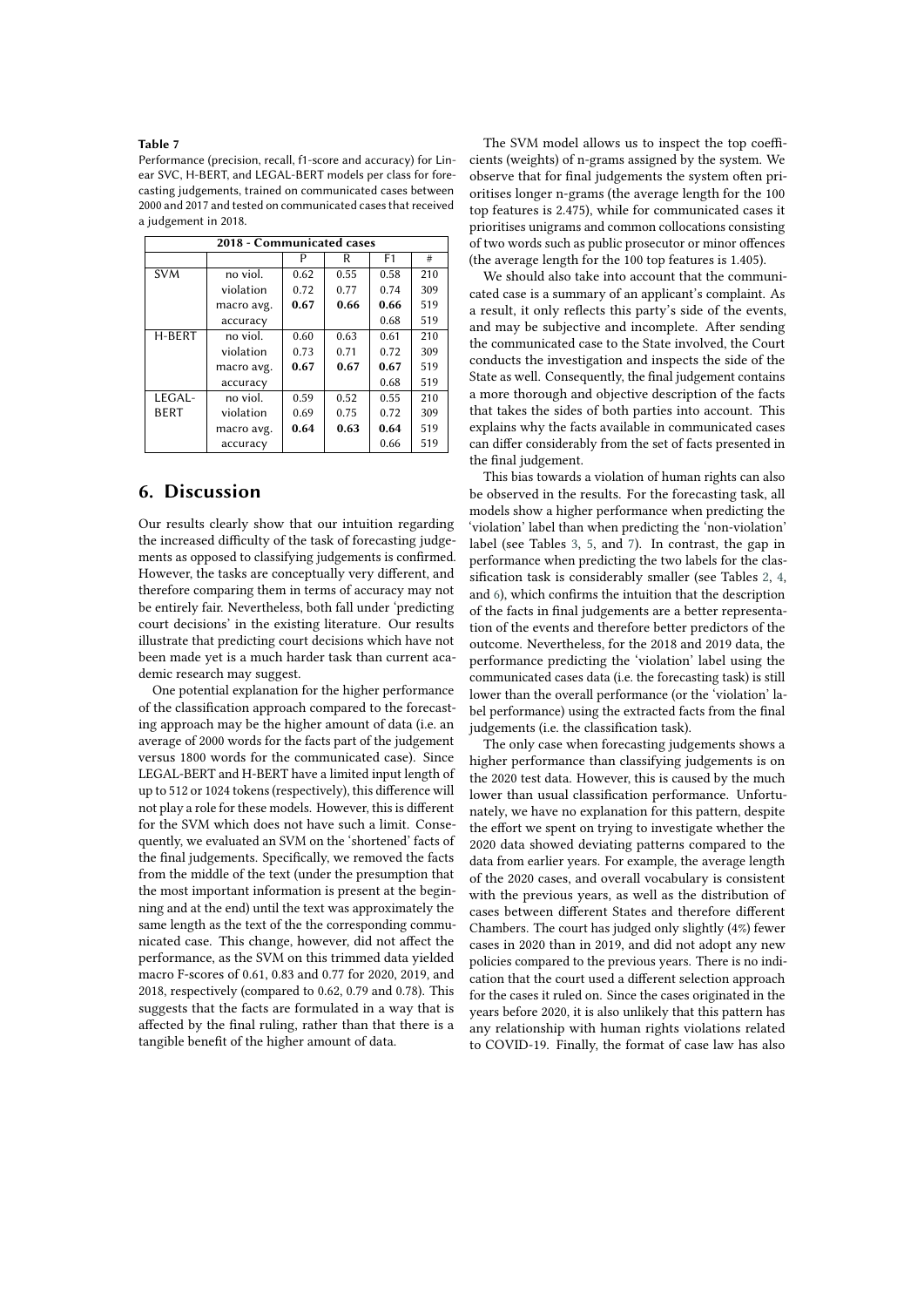#### <span id="page-8-1"></span>**Table 8**

Macro F-scores for Linear SVC, H-BERT, and LEGAL-BERT models for both tasks between 2016 and 2020, including size of training and testing sets.

| F-score (macro)             |      |      |      |      |      |  |  |
|-----------------------------|------|------|------|------|------|--|--|
|                             | 2020 | 2019 | 2018 | 2017 | 2016 |  |  |
| Training set size           | 2264 | 1806 | 1386 | 976  | 640  |  |  |
| Test set size               | 509  | 540  | 519  | 503  | 447  |  |  |
| SVM (forecasting)           | 0.61 | 0.65 | 0.66 | 0.65 | 0.64 |  |  |
| H-BERT (forecasting)        | 0.60 | 0.64 | 0.67 | 0.66 | 0.66 |  |  |
| LEGAL-BERT (forecasting)    | 0.57 | 0.60 | 0.64 | 0.64 | 0.58 |  |  |
| SVM (classification)        | 0.62 | 0.79 | 0.78 | 0.78 | 0.75 |  |  |
| H-BERT (classification)     | 0.56 | 0.92 | 0.83 | 0.84 | 0.82 |  |  |
| LEGAL-BERT (classification) | 0.57 | 0.90 | 0.86 | 0.84 | 0.82 |  |  |

remained the same. For now, we are therefore forced to consider performance on 2020 data (as so many other things in 2020) an anomaly. Whether this deviating pattern will continue in 2021 remains to be evaluated.

### **6.1. Future work**

We have discussed a range of approaches to forecast outcomes of pending applications. Each of these could be improved through more careful tuning, pre-processing, data selection, feature selection, et cetera. Furthermore, additional classification or forecasting algorithms could be used as well. However, this was not the goal of the present paper. By releasing our dataset, together with a number of baselines reported in this paper, we hope to have provided a new starting point for the task of *forecasting* ECtHR judgements.

Regarding future research, it would be interesting to assess whether selecting the last tokens, or tokens from specifically chosen facts would be beneficial for BERTlike models. For example, these models might yield better results as initial facts generally are about the procedure and the applicant themselves, while facts from the end of the document often are more closely related to the events relating to the alleged violation of human rights. Due to limited available data, we have only investigated whether or not a case violated *any* article of the ECHR. However, it would be interesting to assess how the difference in performance between forecasting and classification would be affected when individual articles are investigated.

While we can forecast pending applications using data from communicated cases, this does not allow us to forecast the judgements for any future cases as this data may not always available (e.g., not all cases are communicated to the State). Forecasting using other data available before the judgement is known (i.e. from other sources) may likely be even harder, as the uniform documents created by the court for the communicated cases are likely beneficial.

While predicting judgements is an interesting task in

itself, it is beneficial to also gain insight into how the system reaches a certain outcome, and therefore to take a step toward explainable AI [\[34,](#page-11-0) [35\]](#page-11-1) and large-scale automatic legal analysis. This requires, for example, understanding which facts lead to which judgement. Particularly for the classification task, where determining a judgement of the court which is already known is of no practical use, determining the basis of the classification is important.

Several methods that are often used in classification tasks allow determining the classification basis (to some extent). Linear SVC, for example, allows the inspection of its coefficients to evaluate which words and phrases are more characteristic for assigning one class than another. Medvedeva et al. [\[28\]](#page-10-12) also suggest evaluating such a system at the sentence level to identify and highlight the sentences that have the highest probability of belonging to a specific class. Furthermore, the architecture of H-BERT, for example, allows one to assess which of the eight included facts (or questions) had the largest impact on classification on the basis of so-called attention [\[33\]](#page-10-17). Unfortunately LEGAL-BERT by itself cannot be used for this. While it often produces very high scores, especially for final judgement classification, and it may function as a good reference point for high classification performance, one cannot see within the black box.

# <span id="page-8-0"></span>**7. Ethical considerations**

We believe it is important to emphasise that our goal with this work is only to (try to) forecast and classify court judgements. Our interest is scientific and is focused on assessing whether Natural Language Processing systems are able to identify certain patterns in legal judgements. We do not think that any of the models described in this paper can or should be used for *making decisions* in courts, especially those where human rights are at stake (which concerns the majority of the courts around the world). Moreover, we are opposed to the use of such models in other high-stakes situations, due to the inability of these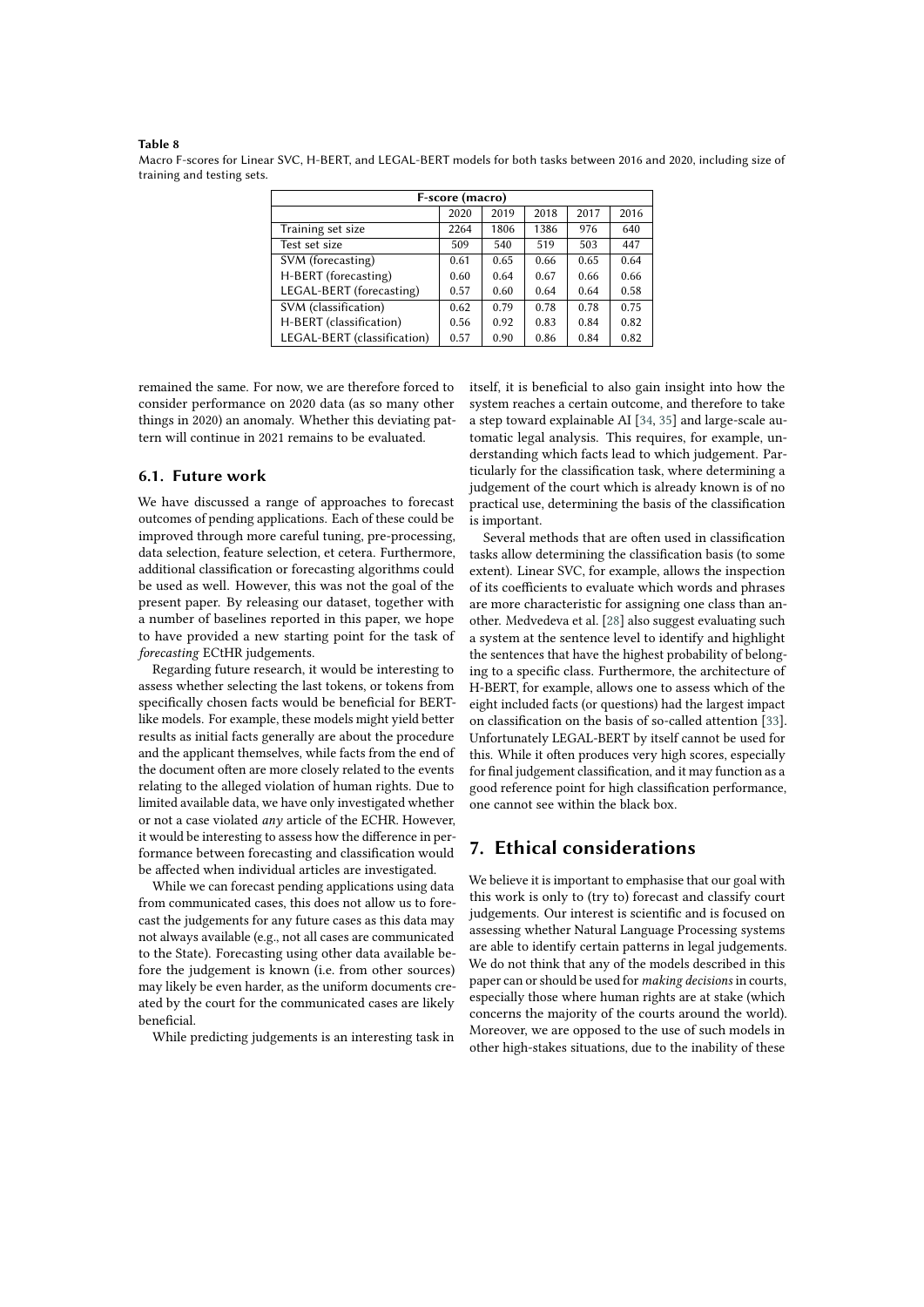types of models to deal with new legal developments and interpretations, previously unobserved issues [\[36,](#page-11-2) [37\]](#page-11-3), lacking transparency [\[38,](#page-11-4) [39,](#page-11-5) [40\]](#page-11-6), and cybersecurity concerns [\[41\]](#page-11-7).

# <span id="page-9-2"></span>**8. Conclusion**

In this paper we have proposed to make a distinction between forecasting court judgements and classifying judgements. Forecasting judgements is based on data which is available before the outcome is known (such as the communicated cases of the ECtHR), whereas classifying judgements is based on (a subset of) data compiled when the outcome was known (such as the facts from the ECtHR ruling). Making this distinction is important, as earlier research [\[26\]](#page-10-10), and the experiments conducted in this paper show that performance seems to be substantially lower when forecasting future judgements compared to classifying decisions which were already made by the court, and the terminology of current papers (i.e. 'predicting court judgements') suggests a forecasting task whereas it actually most often is a task of classifying final judgements. Classification performance should therefore not be used as an indication of how well these types of systems are able to forecast judgements of the court. Interestingly, while more sophisticated models appeared to be beneficial for the simpler classification task, this was not the case for the harder forecasting task.

# **References**

- <span id="page-9-14"></span>[1] N. Aletras, D. Tsarapatsanis, D. Preoţiuc-Pietro, V. Lampos, Predicting judicial decisions of the european court of human rights: A natural language processing perspective, PeerJ Computer Science 2 (2016).
- <span id="page-9-8"></span>[2] O.-M. Şulea, M. Zampieri, M. Vela, J. van Genabith, Predicting the law area and decisions of French Supreme Court cases, in: Proceedings of the International Conference Recent Advances in Natural Language Processing, RANLP 2017, IN-COMA Ltd., Varna, Bulgaria, 2017, pp. 716–722. URL: [https://doi.org/10.26615/978-954-452-049-6\\_](https://doi.org/10.26615/978-954-452-049-6_092) [092.](https://doi.org/10.26615/978-954-452-049-6_092) doi:10.26615/978-954-452-049-6 092.
- <span id="page-9-7"></span>[3] A. Kaufman, P. Kraft, M. Sen, Machine learning, text data, and supreme court forecasting, Project Report, Harvard University (2017).
- [4] C. O'Sullivan, J. Beel, Predicting the outcome of judicial decisions made by the european court of human rights, in: AICS 2019 - 27th AIAI Irish Conference on Artificial Intelligence and Cognitive Science., 2019.
- <span id="page-9-9"></span>[5] I. Chalkidis, I. Androutsopoulos, N. Aletras, Neural legal judgment prediction in English, in: Pro-

ceedings of the 57th Annual Meeting of the Association for Computational Linguistics, Association for Computational Linguistics, Florence, Italy, 2019, pp. 4317–4323. URL: [https://www.aclweb.org/](https://www.aclweb.org/anthology/P19-1424) [anthology/P19-1424.](https://www.aclweb.org/anthology/P19-1424) doi:10.18653/v1/P19-1424.

- <span id="page-9-10"></span>[6] A. Kaur, B. Bozic, Convolutional neural networkbased automatic prediction of judgments of the european court of human rights, in: AICS, 2019.
- <span id="page-9-11"></span>[7] C. Condevaux, Neural legal outcome prediction with partial least squares compression, Stats 3 (2020) 396–411.
- <span id="page-9-12"></span>[8] O. Salaün, P. Langlais, A. Lou, H. Westermann, K. Benyekhlef, Analysis and multilabel classification of quebec court decisions in the domain of housing law, in: International Conference on Applications of Natural Language to Information Systems, Springer, 2020, pp. 135–143.
- <span id="page-9-0"></span>[9] M. Medvedeva, M. Vols, M. Wieling, Using machine learning to predict decisions of the european court of human rights, Artificial Intelligence and Law 28 (2020) 237–266.
- <span id="page-9-13"></span>[10] R. A. Shaikh, T. P. Sahu, V. Anand, Predicting outcomes of legal cases based on legal factors using classifiers, Procedia Computer Science 167 (2020) 2393–2402.
- <span id="page-9-1"></span>[11] M. Marković, S. Gostojić, Open judicial data: A comparative analysis, Social Science Computer Review (2018).
- <span id="page-9-3"></span>[12] B. Luo, Y. Feng, J. Xu, X. Zhang, D. Zhao, Learning to predict charges for criminal cases with legal basis, in: Proceedings of the 2017 Conference on Empirical Methods in Natural Language Processing, Association for Computational Linguistics, Copenhagen, Denmark, 2017, pp. 2727–2736. URL: [https://www.aclweb.org/anthology/D17-1289.](https://www.aclweb.org/anthology/D17-1289) doi:10.18653/v1/D17-1289.
- <span id="page-9-4"></span>[13] H. Zhong, Z. Guo, C. Tu, C. Xiao, Z. Liu, M. Sun, Legal judgment prediction via topological learning, in: Proceedings of the 2018 Conference on Empirical Methods in Natural Language Processing, Association for Computational Linguistics, Brussels, Belgium, 2018, pp. 3540–3549. URL: [https://www.](https://www.aclweb.org/anthology/D18-1390) [aclweb.org/anthology/D18-1390.](https://www.aclweb.org/anthology/D18-1390) doi:10.18653/v1/ D<sub>18</sub>-1390.
- <span id="page-9-5"></span>[14] X. Jiang, H. Ye, Z. Luo, W. Chao, W. Ma, Interpretable rationale augmented charge prediction system, in: Proceedings of the 27th International Conference on Computational Linguistics: System Demonstrations, Association for Computational Linguistics, Santa Fe, New Mexico, 2018, pp. 146–151. URL: [https://www.aclweb.org/anthology/](https://www.aclweb.org/anthology/C18-2032) [C18-2032.](https://www.aclweb.org/anthology/C18-2032)
- <span id="page-9-6"></span>[15] Y. Li, T. He, G. Yan, S. Zhang, H. Wang, Using case facts to predict penalty with deep learning, in: International Conference of Pioneering Computer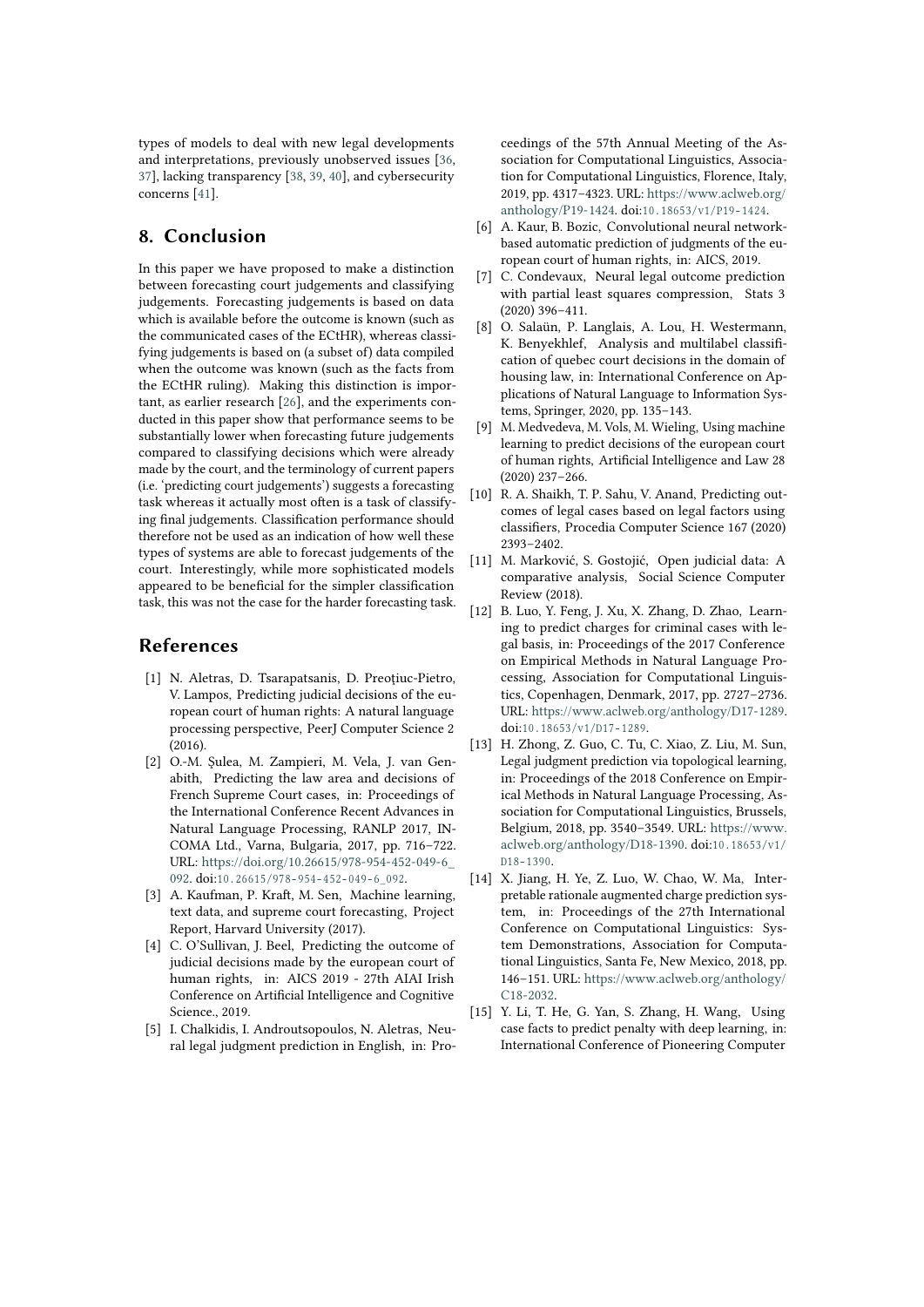Scientists, Engineers and Educators, Springer, 2019, pp. 610–617.

- <span id="page-10-0"></span>[16] H. Ye, X. Jiang, Z. Luo, W. Chao, Interpretable charge predictions for criminal cases: Learning to generate court views from fact descriptions, in: Proceedings of the 2018 Conference of the North American Chapter of the Association for Computational Linguistics: Human Language Technologies, Volume 1 (Long Papers), Association for Computational Linguistics, New Orleans, Louisiana, 2018, pp. 1854–1864. URL: [https://www.aclweb.org/](https://www.aclweb.org/anthology/N18-1168) [anthology/N18-1168.](https://www.aclweb.org/anthology/N18-1168) doi:10.18653/v1/N18-1168.
- <span id="page-10-1"></span>[17] H. Chen, D. Cai, W. Dai, Z. Dai, Y. Ding, Chargebased prison term prediction with deep gating network, in: Proceedings of the 2019 Conference on Empirical Methods in Natural Language Processing and the 9th International Joint Conference on Natural Language Processing (EMNLP-IJCNLP), Association for Computational Linguistics, Hong Kong, China, 2019, pp. 6361–6366. URL: [https://www.](https://www.aclweb.org/anthology/D19-1667) [aclweb.org/anthology/D19-1667.](https://www.aclweb.org/anthology/D19-1667) doi:10.18653/v1/  $D19 - 1667$ .
- <span id="page-10-2"></span>[18] W. Chao, X. Jiang, Z. Luo, Y. Hu, W. Ma, Interpretable charge prediction for criminal cases with dynamic rationale attention, Journal of Artificial Intelligence Research 66 (2019) 743–764.
- <span id="page-10-3"></span>[19] D. M. Katz, M. J. Bommarito II, J. Blackman, A general approach for predicting the behavior of the supreme court of the united states, PloS one 12 (2017).
- <span id="page-10-4"></span>[20] R. D. Sharma, S. Mittal, S. Tripathi, S. Acharya, Using modern neural networks to predict the decisions of supreme court of the united states with state-ofthe-art accuracy, in: International Conference on Neural Information Processing, Springer, 2015, pp. 475–483.
- <span id="page-10-5"></span>[21] O.-M. Sulea, M. Zampieri, S. Malmasi, M. Vela, L. P. Dinu, J. Van Genabith, Exploring the use of text classification in the legal domain, in: In Proceedings of the 2nd Workshop on Automated Semantic Analysis of Information in Legal Texts (ASAIL 2017), 2017.
- <span id="page-10-6"></span>[22] B. Strickson, B. De La Iglesia, Legal judgement prediction for uk courts, in: Proceedings of the 2020 The 3rd International Conference on Information Science and System, 2020, pp. 204–209.
- <span id="page-10-7"></span>[23] H. Westermann, V. R. Walker, K. D. Ashley, K. Benyekhlef, Using factors to predict and analyze landlord-tenant decisions to increase access to justice, in: Proceedings of the Seventeenth International Conference on Artificial Intelligence and Law, ICAIL '19, Association for Computing Machinery, New York, NY, USA, 2019, p. 133–142. URL: [https://doi.org/10.1145/3322640.](https://doi.org/10.1145/3322640.3326732) [3326732.](https://doi.org/10.1145/3322640.3326732) doi:10.1145/3322640.3326732.
- <span id="page-10-8"></span>[24] K. Kowsrihawat, P. Vateekul, P. Boonkwan, Predicting judicial decisions of criminal cases from thai supreme court using bi-directional gru with attention mechanism, in: 2018 5th Asian Conference on Defense Technology (ACDT), IEEE, 2018, pp. 50–55.
- <span id="page-10-9"></span>[25] M. Medvedeva, M. Vols, M. Wieling, Judicial decisions of the european court of human rights: Looking into the crystal ball, in: Proceedings of the Conference on Empirical Legal Studies, 2018.
- <span id="page-10-10"></span>[26] K. Branting, C. Balhana, C. Pfeifer, J. Aberdeen, B. BROWN, Judges are from mars, pro se litigants are from venus: Predicting decisions from lay text, in: Legal Knowledge and Information Systems: JU-RIX 2020: The Thirty-third Annual Conference, Brno, Czech Republic, December 9-11, 2020, volume 334, IOS Press, 2020, p. 215.
- <span id="page-10-11"></span>[27] B. Waltl, G. Bonczek, E. Scepankova, J. Landthaler, F. Matthes, Predicting the outcome of appeal decisions in germany's tax law, in: International Conference on Electronic Participation, Springer, 2017, pp. 89–99.
- <span id="page-10-12"></span>[28] M. Medvedeva, X. Xu, M. Wieling, M. Vols, Juri says: Prediction system for the european court of human rights, in: Legal Knowledge and Information Systems: JURIX 2020: The Thirty-third Annual Conference, Brno, Czech Republic, December 9-11, 2020, volume 334, IOS Press, 2020, p. 277.
- <span id="page-10-13"></span>[29] I. Chalkidis, M. Fergadiotis, P. Malakasiotis, N. Aletras, I. Androutsopoulos, LEGAL-BERT: The muppets straight out of law school, in: Findings of the Association for Computational Linguistics: EMNLP 2020, Association for Computational Linguistics, Online, 2020, pp. 2898–2904. URL: [https://www.](https://www.aclweb.org/anthology/2020.findings-emnlp.261) [aclweb.org/anthology/2020.findings-emnlp.261.](https://www.aclweb.org/anthology/2020.findings-emnlp.261) doi:10.18653/v1/2020.findings-emnlp.261.
- <span id="page-10-14"></span>[30] S. Greer, J. Gerards, R. Slowe, Human Rights in the Council of Europe and the European Union: Achievements, Trends and Challenges, Cambridge Studies in European Law and Policy, Cambridge University Press, 2018. doi:10.1017/9781139179041.
- <span id="page-10-15"></span>[31] D. J. Harris, M. O'Boyle, E. Bates, C. Buckley, Harris, O'Boyle & Warbrick: Law of the European convention on human rights, Oxford University Press, USA, 2014.
- <span id="page-10-16"></span>[32] J. Devlin, M.-W. Chang, K. Lee, K. Toutanova, BERT: Pre-training of deep bidirectional transformers for language understanding, in: Proceedings of the 2019 Conference of the North American Chapter of the Association for Computational Linguistics: Human Language Technologies, Volume 1 (Long and Short Papers), Association for Computational Linguistics, Minneapolis, Minnesota, 2019, pp. 4171–4186. URL: [https://www.aclweb.org/](https://www.aclweb.org/anthology/N19-1423) [anthology/N19-1423.](https://www.aclweb.org/anthology/N19-1423) doi:10.18653/v1/N19-1423.
- <span id="page-10-17"></span>[33] A. Vaswani, N. Shazeer, N. Parmar, J. Uszkor-